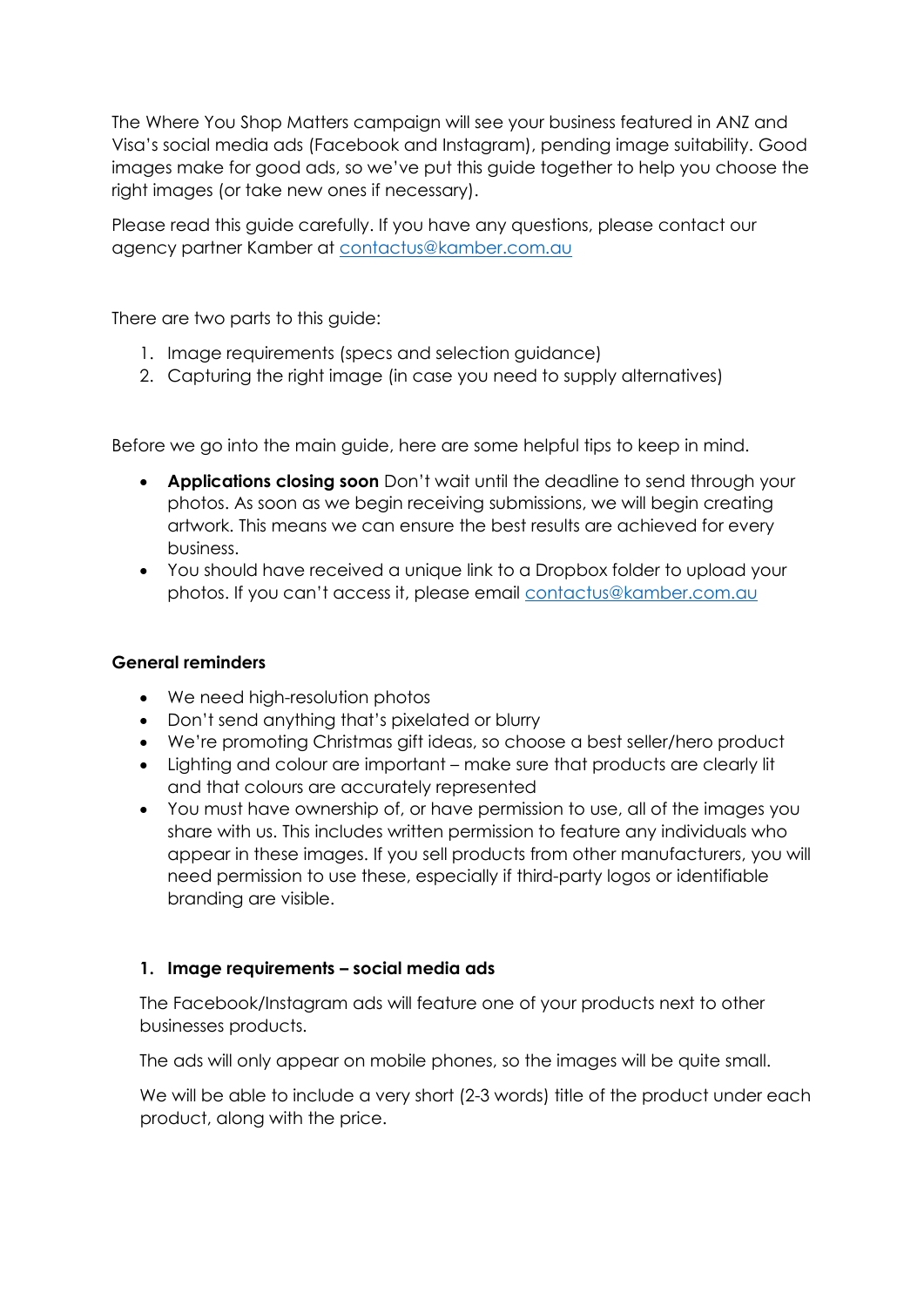## **Facebook ad unit reference**



## **Guidance for image selection**

Please submit photos (ideally 2-5 options) of your product.

Images should be:

- High resolution
	- o Minimum resolution should be w:2000 x h:2000 pixels
- In-focus and well-lit
	- o Nothing blurry, and avoid harsh shadows/reflections
- Original photos, not saved from your website/social account
	- o Images get compressed and lose quality when uploaded
- Shot in a studio/catalogue style
	- o Lifestyle/editorial style photos are also acceptable
- Making the product the hero and easy to recognise
- Avoiding cluttered and distracting backgrounds/foregrounds
- Suitable for a square crop
	- o We will crop images to ensure the layout is balanced
	- o Try and supply images with the most amount of space around the product so that we don't lose any of the product when we crop

Examples of suitable photos can be found on the next page, showing how we would look to present them after they are cropped.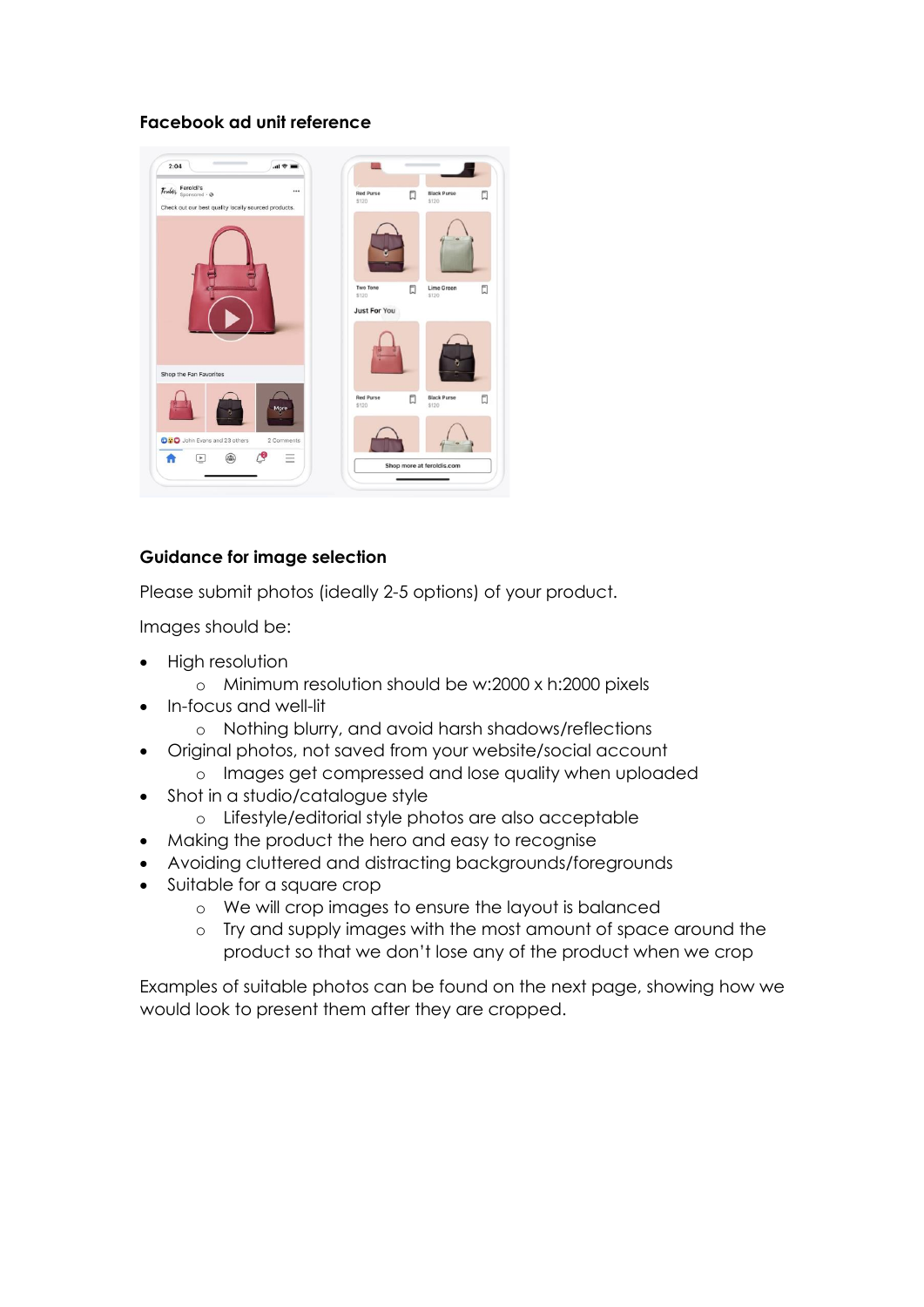# Suitable photos example – bags/accessories



Suitable photos example – wine/drinks



Suitable photos example – skincare products

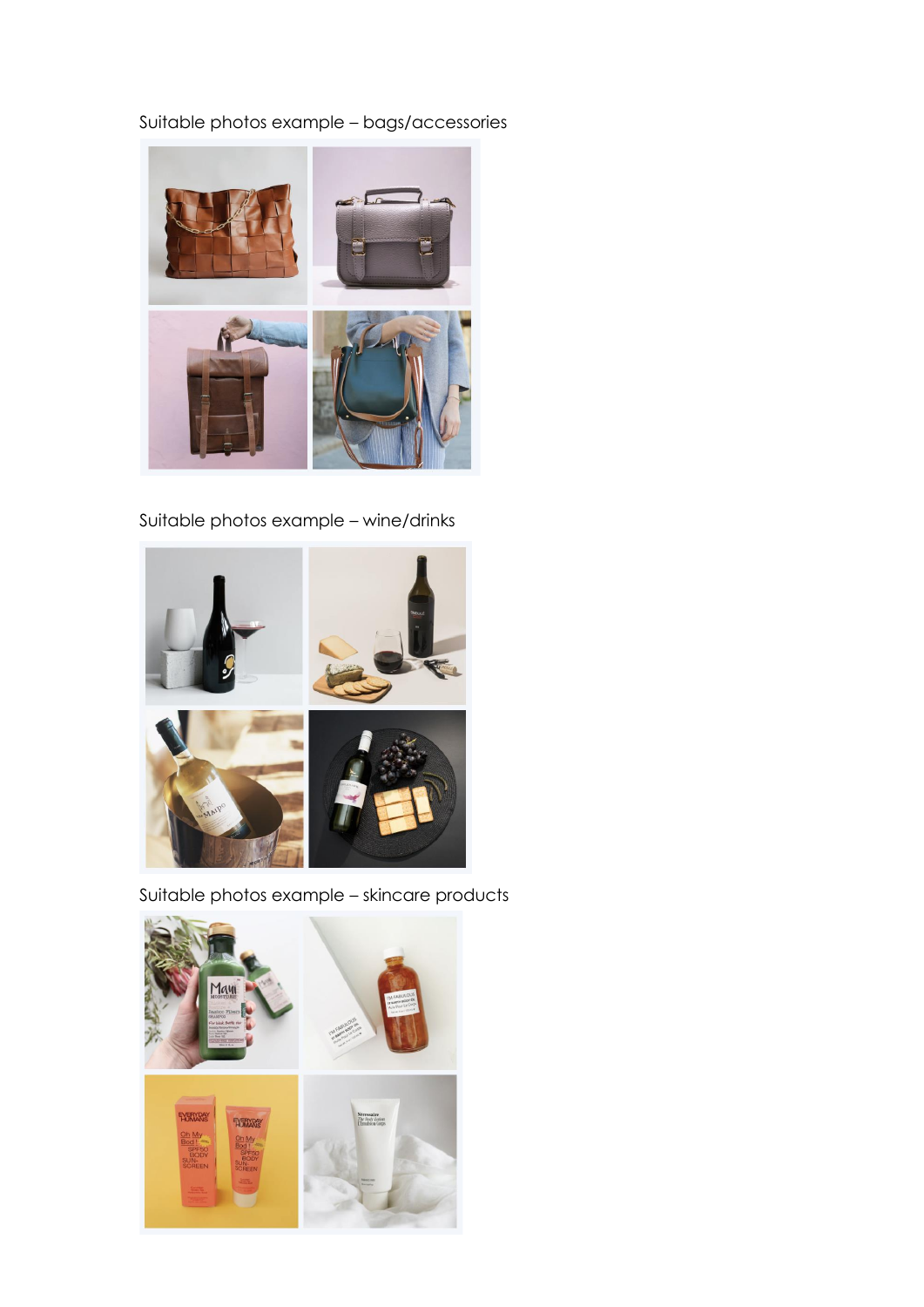# **2. Capturing the right images**

Should you need to photograph a product to use in our campaign and you don't have a high-end camera, here are some tips that can help you to capture the best image from the cameras of the newer smart phones.

We understand not everyone is a professional photographer or has access to professional camera equipment, but with a bit of preparation and planning, and a little creative thinking, you can get great results from your smart phone.

The key to all good photography is lighting. The better your lighting, the less work your camera has to do and the clearer your photos will be. If the room that you are photographing in is dark, try placing some household lamps near the subject to light them up or open all doors and windows to allow more daylight in.

**Avoid using the flash on your phone**, this will not produce good results. Make sure that the flash is **turned off** throughout your photo shoot.

## **Setting up your smart phone**

Setting up your phone properly can also improve the results dramatically. The guides below will take you through the settings on an iPhone or Android phone to get the best quality. However, keep in mind that the photos will be larger and take up more storage on your phone. To save room on your device after the photoshoot don't forget to go back and select 'High Efficiency' (iPhone) or a lower resolution image setting (Android) so that your phone's storage won't fill up too quickly.

A guide to selecting the best iPhone and Android camera settings are on the following pages.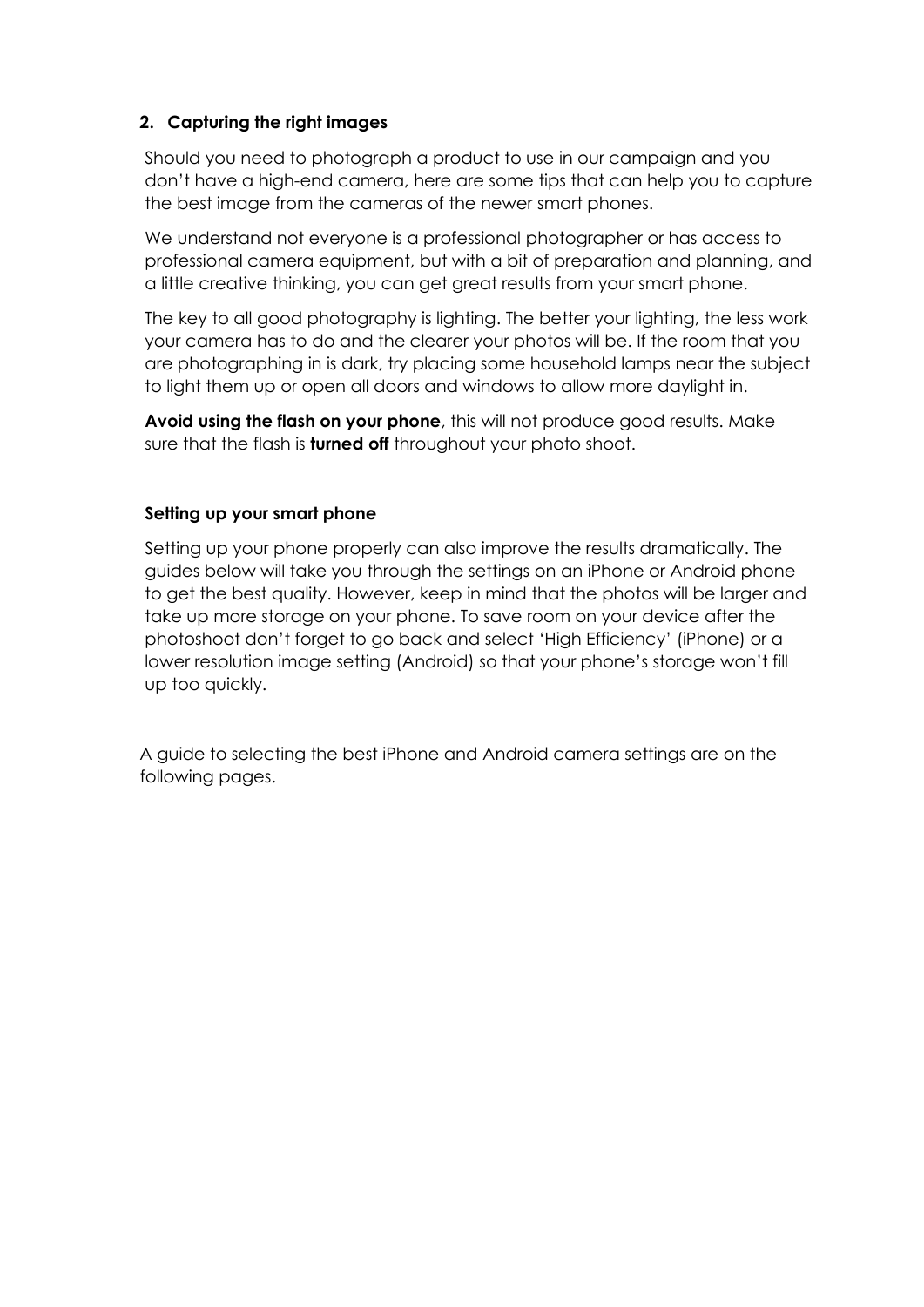### **iPhone settings**



*Step 01 – Go to 'Settings' from your phone's main menu*

|     | Camera             |  |
|-----|--------------------|--|
| LU. | <b>iBooks</b>      |  |
| œ   | <b>Game Center</b> |  |
|     |                    |  |
|     | <b>TV Provider</b> |  |
|     |                    |  |
|     |                    |  |

*Step 02 – Navigate down to 'Camera'*



*Step 03 – Go to 'Formats'*



*Step 04 – Select 'Most Compatible'*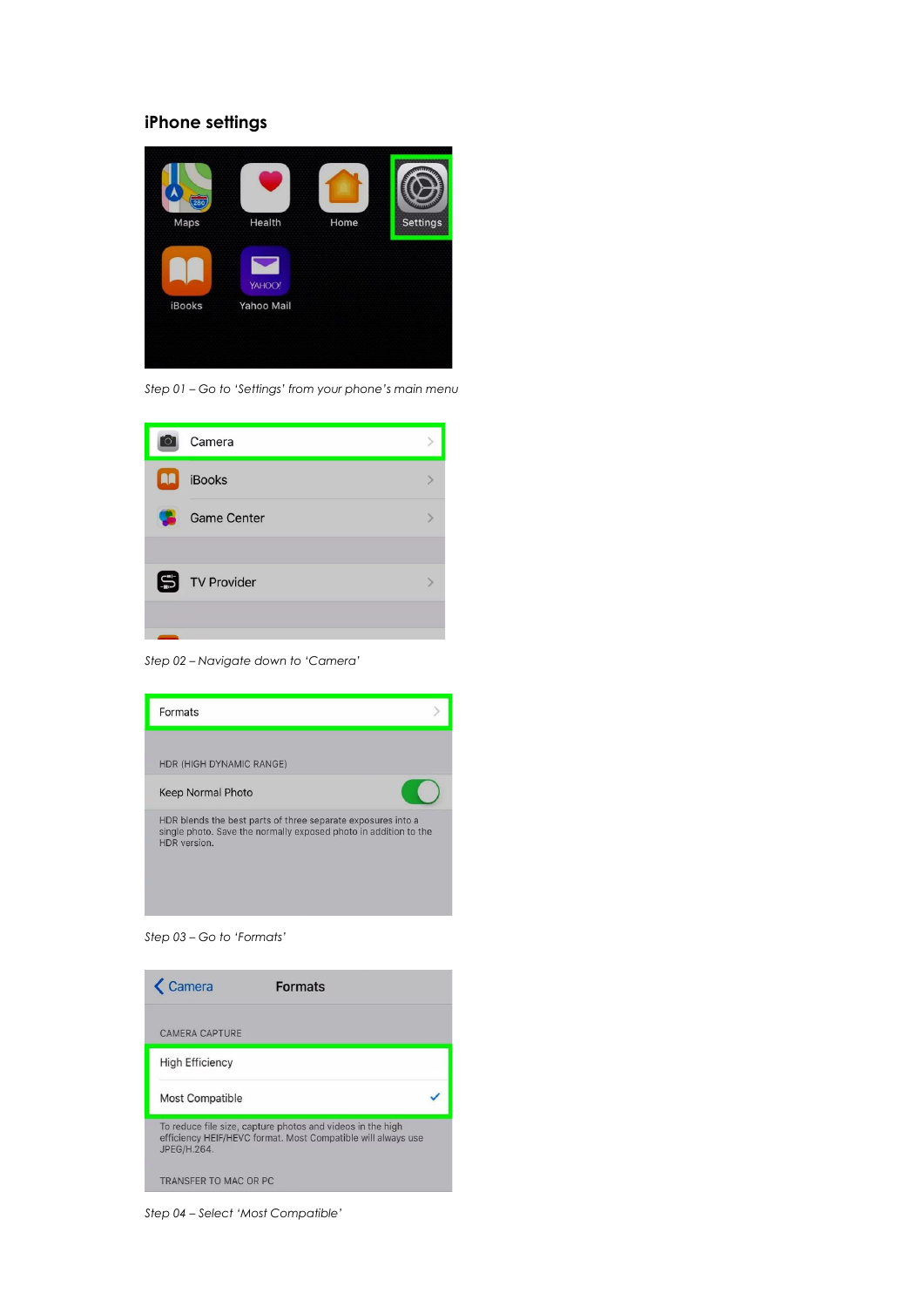### **Android settings**



*Step 01 – Go to 'Camera' from your phone's main menu*



*Step 02 – Select the 'Settings' icon*

| O                    |             |
|----------------------|-------------|
| Auto scene detection |             |
| Self timer           |             |
| Capture number       | 40 shots    |
| Picture size         | 4M pixels   |
| Preview size         | Full screen |

*Step 03 – Select the 'Picture Size' option*



*Step 04 – Select the highest number available on your device*